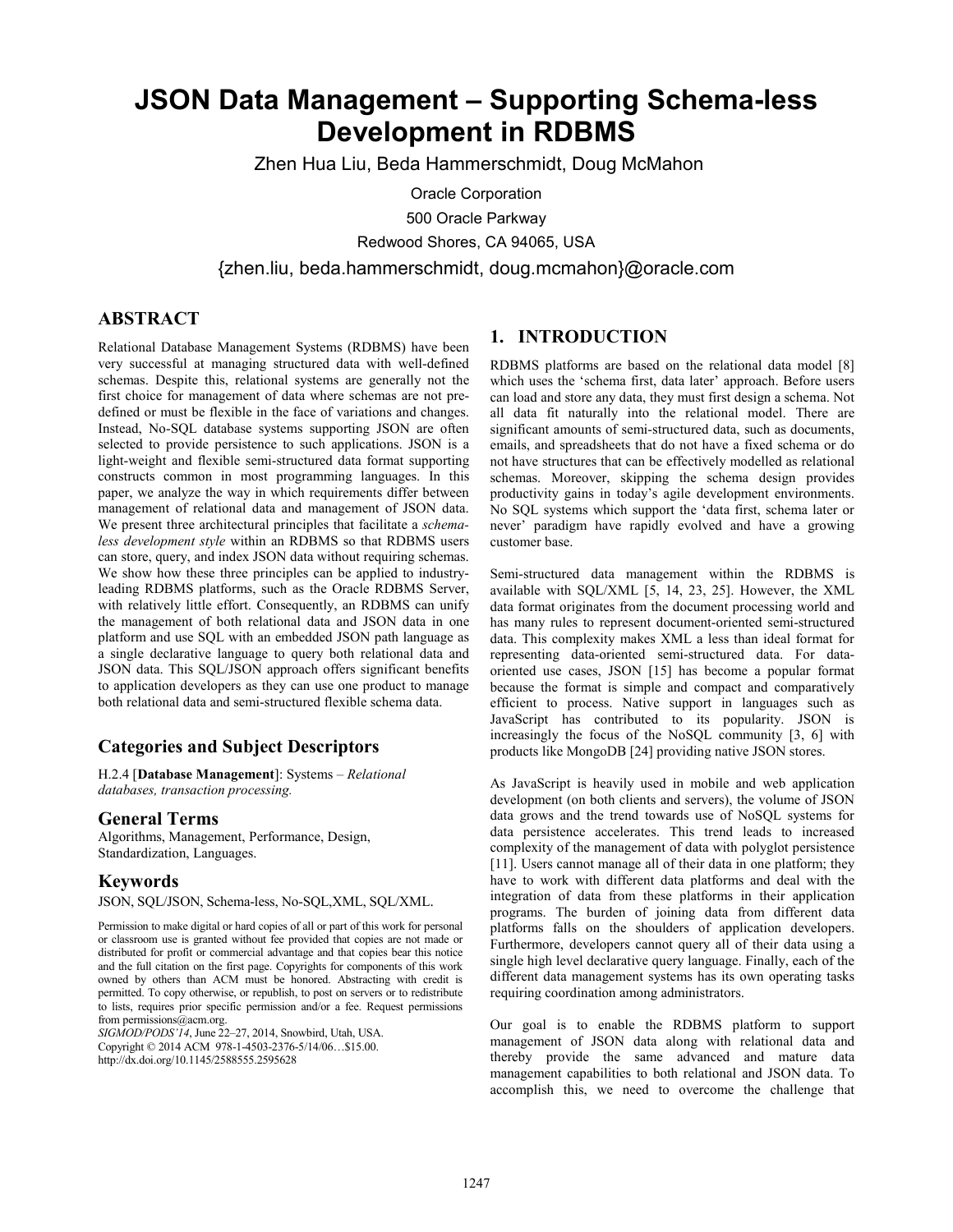classical RDBMS platform requires data to have full schema to be storable, queryable, and indexable. This schema-oriented development style needs to be relaxed to support **schema-less development style where data can be stored, queried, and indexed without a schema.** The introduction of SQL/XML for RDBMS took on this challenge but has not been embraced by application developers seeking a schema-less development style. Reasons include the existence of XML schema, the complexity of XML as a data format, and the need to use an alternative query language (XQuery [31]) as an alternative to SQL. SQL/JSON overcomes these problems.

Recall that RDBMS extensibility technologies support user defined types (UDT) [29,21] by storing UDTs in native form without attempting to shred them relationally, by extending SQL with user defined functions (UDF) to query UDTs declaratively, and by indexing UDT with user defined indices to provide efficient access to UDF. Inspired by the extensibility approach, we propose the following three architectural principles for management of JSON data in RDBMS platforms:

- **Storage Principle for JSON:** Leverage the documentobject-store model by storing JSON data natively without attempting to shred it into relational form. In this way, JSON data can be stored without schemas and a JSON object collection can contain a variety of JSON object instances without a common schema. Common attributes, if available as a partial schema, can be projected out as a relational view over the JSON object collection.
- **Query Principle for JSON**: Leverage SQL as a declarative **S**et-oriented **Q**uery **L**anguage instead of a specialized **S**tructured **Q**uery **L**anguage just for relational data. Extend SQL with SQL/JSON operators that embed a simple JSON path language to navigate and query JSON object instances.
- **Index Principle for JSON**: Index JSON using partialschema-aware index methods and schema agnostic index methods. Although functional indexes and materialized relational views can boost query performance based on a partial schema for a JSON object collection, the JSON inverted index can support efficient ad-hoc query access patterns over a JSON object collection without any knowledge of schema information for the collection.

These principles are formulated based on our decades of experience supporting object, XML and full-text indexing using database extensibility technology. Although database extensibility technology [29,21] is well-known as RDBMS engineering practice, we found that abstracting these practices and experiences into the three basic principles helped us to address the challenges of supporting JSON data management to host schema-less development style in RDBMS. To minimize development effort and time to market, it is possible to implement these principles without introducing a new JSON SQL data type. This is in contrast with the SQL/XML standard [14] that requires adding XML as SQL data type in RDBMS. Our SQL/JSON approach is comparatively light weight so that we can support the storage principle, query principle and index principle for JSON data in Oracle RDBMS with minimal effort.

The main **contribution** of this paper is the formulation of the above three JSON data management principles and the design

and implementation strategies of these principles in the industrystrength Oracle RDBMS. In addition, the paper also articulates the requirement difference between schema-less JSON data management and schema-oriented relational data management. The requirement clearly justifies why RDBMS needs to apply the three principles to manage JSON data. Supporting SQL/JSON provides a quick yet natural evolutionary path for extending RDBMS to support the schema-less development style that is a de-facto standard in the No-SQL community. Once the RDBMS overcomes the schema-less challenge, the power of SQL as a mature declarative language will be fully unleashed. To the best our knowledge, this is the first industrial paper that articulates the three principles for addressing the challenges of schema-less development in RDBMS via supporting native JSON data management.

**Outline:** Section 2 compares our work to related work. Section 3 analyzes use case requirement differences between the management of relational data and JSON data to identify what is lacking in the RDBMS platforms to support JSON data management. Sections 4, 5, and 6 present the three principles for JSON support in detail with the design and implementation strategies to support these principles in the Oracle RDBMS. Section 7 presents the results of performance experiments. Section 8 discusses future work. Section 9 concludes the paper with acknowledgements.

# **2. RELATED WORK**

Although XML and JSON are different data formats, at a high level both of them are hierarchical semi-structured data models. Many principles of past work on XML can be applied to JSON. There is a lot of work on XML storage, index and query processing in both academia and industry with major RDBMS vendors supporting the SQL/XML standard in their products during last decade [5, 23, 25]. For XML storage, there are shredded relational mappings with or without the help of XML schema and aggregated native binary XML storage [5, 25, 26]. For indexing XML, there are XPath or XMLTABLE expression based methods which require at least a partial schema of the XML document collection [5, 19]. There is also the path-value based method which avoids any requirement to specify schema information for the XML document collection [23, 33]. For processing of XQuery over XML, there is a query rewrite technique to transform XML query into equivalent SQL with XML extension operators to leverage the underlying physical XML storage and index methods [20].

More recently, there is published work on storing and querying JSON data. Enabling JSON store in Relational System [9] is an approach where JSON objects are decomposed using a schemaless shredding approach into a path-value vertical relational table recording the paths and values of the original JSON object. It proposes Argo/SQL, a SQL like query language for querying JSON objects. Argo/SQL is transformed into equivalent SQL that queries the underlying vertical table. Conceptually, the vertical shredding approach is similar to the path-value based XML Index [23,33] and to the use of a vertical storage table to store flexible schema data [2]. The Argo/SQL to SQL transformation is in principle the same as that of transforming XQuery/XPath into equivalent SQL queries over the path-value XML index table [20]. Paper [9] also defines a NOBENCH benchmark to run a set of queries over a JSON object collection.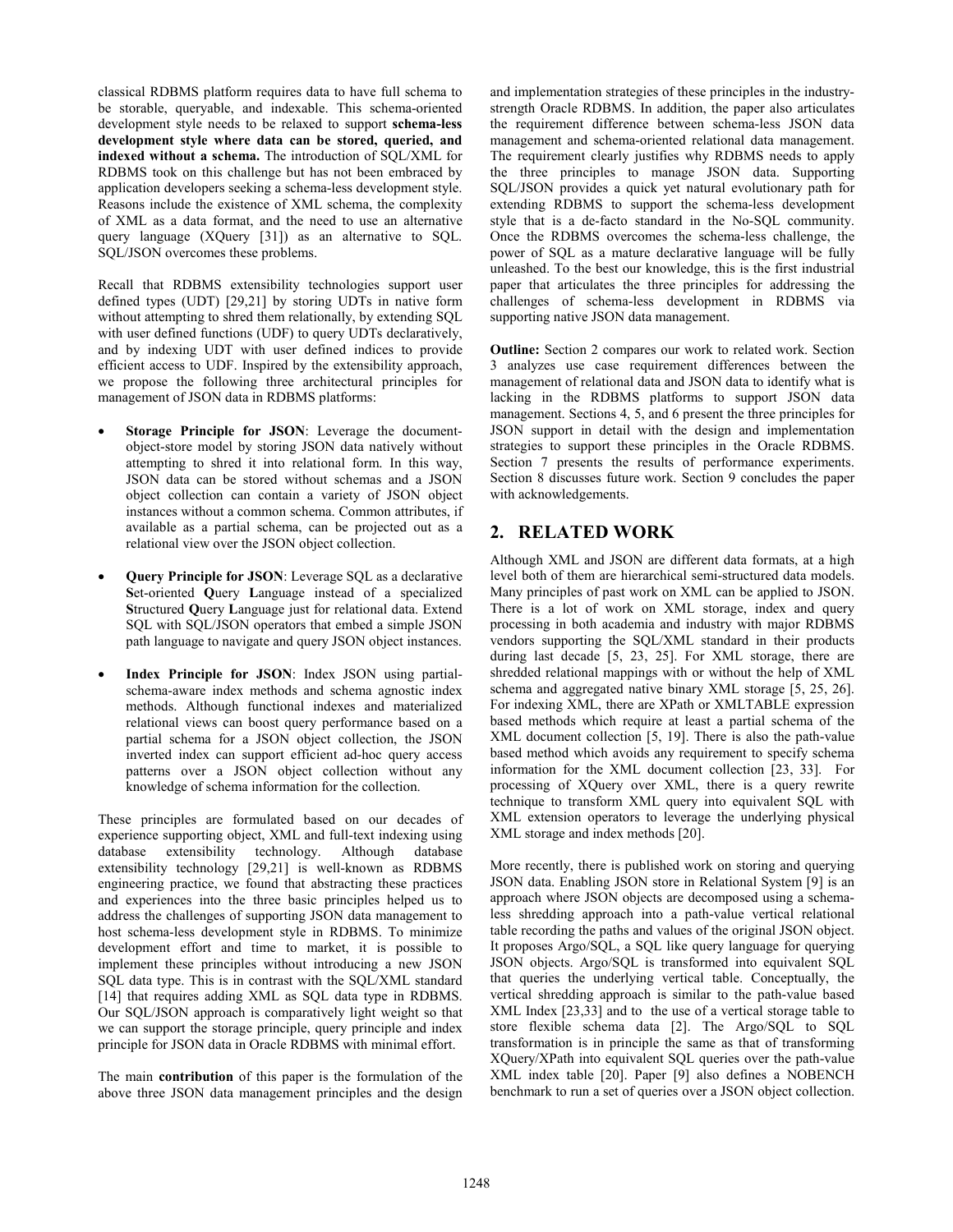The JSON object collection defined by the NOBENCH benchmark models the characteristics of semi-structured data collections very well.

Google F1 database [28] stores protocol buffer format [36], a binary form similar to JSON, and extends SQL with path expressions and a PROTO JOIN construct to query protocol buffers stored in a table. Protocol buffer storage is in principle the same as that of native aggregated binary XML storage without shredding [5, 25]. MongoDB [24] stores JSON in a binary format BSON [38] and provides an API to JSON object collections that can find BSON objects using filter criteria and produce projections of components of BSON objects. MongoDB supports JSON index by projecting out commonly queried fields from the JSON object collection. This is in principle the same as that of XML indexing that requires knowing a partial schema of XML collection [5,19]. Vertica [40] flexible table approach can let user obtain values of common fields from JSON object collection and load them into a relational table. This is basically materializing JSON\_TABLE() results declaratively. However, the flexible table does not seem to provide mechanism to load each element of a JSON array into a separate detail table. Like XMLTABLE(), JSON\_TABLE() has mechanism to chain the result of array into separate detail table.

Our JSON storage principle is aligned with the approach in MongoDB [24], Google F1 DB [28] and LinkedIn Espresso [39]. We store JSON objects natively, without shredding, avoiding the cost of reconstructing the original JSON object during queries. Our JSON query principle is to extend SQL with SQL/JSON operators that embed a JSON path language in the same way that SQL/XML operators embedded the XQuery language. However, the SQL/JSON path language is a simple path navigation language, not a complex standalone language such as Jaql [4], JSONiq[17] or XQuery[31]. We choose a simple JSON path language because in RDBMS, SQL and PL/SQL (SQL/PSM) have already provided rich set query language constructs and procedural control flow constructs respectively. Our SQL/JSON approach is aligned with the Google F1 DB [28] approach of extending SQL to query JSON. The PROTO JOIN construct in Google F1 DB is essentially equivalent to the XMLTABLE() construct in SQL/XML standard [14] and the JSONTABLE() construct discussed in section 5.2. The JSON object path access is directly inlined in Google F1 DB SQL. Semantically it is a syntactic sugar to SQL/JSON JSON\_VALUE() operator to be discussed in section 5.2. Similar to MongoDB [24], SQL/JSON path language has a lax mode to accommodate querying of heterogeneous JSON object collections. This is in contrast with JSONiq [17] that does strict mode only. We will discuss this in section 5.2.

Our JSON index principle supports both schema-aware and schema agnostic indexing. The schema-aware indexing method is conceptually the same as that of functional indexing [29] and XMLTABLE indexing [19] method. The schema agnostic indexing method is functionality the same as XML path-value indexing [23,33] and the Argo-SQL vertical shredding approach [9]. However, we will show that the underlying design of schema agnostic indexing method should be based on inverted index architecture originated in the information retrieval community [27]. LinkedIn Espresso [39] uses Lucene inverted index. However, our approach generalizes the idea of inverted index to not only index keywords but also to index JSON paths and values in JSON object. We will discuss this in section 6.2. Furthermore, unlike index over distributed data service platform [39], our JSON inverted index is a domain index that is consistent with base data just as any other index in RDBMS. Each RDBMS replication site maintains its own index over its data replica.

# **3. Requirements of JSON data management in RDBMS**

There are significant differences between managing relational data and semi-structured data represented as JSON. We analyze these differences from the perspective of JSON data storage, data query, and data index.

#### **3.1 Data Modeling Difference: Schema First Versus Schema Later/Never**

RDBMS is originally designed to manage structured data whose structures can be cleanly separated from the content. Structures are defined as schema that is managed as system meta-data by the RDBMS. Entity/Relationship (E/R) modelling [7] is very effective at breaking down structures into tables linked with primary and foreign keys to support typical master-detail join pattern. Structural changes require DDL statements to alter the system meta-data before new data with the changed shape can be loaded. If a schema is not available, data cannot even be loaded. Such 'schema-first, data later' requirements have caused a 'birth-pain' problem in RDBMS [12].

However, not all data fits naturally into the relational model. For a collection of semi-structured data objects, the structure of data is not easily separable from the content because the structure of data varies from instance to instance. A collection of JSON objects may have a small number of common attributes complemented by a large variety of varying attributes resulting in a large number of *sparsely populated columns* [2] when stored relationally. In NOBENCH benchmark [9], *sparse\_XXX* is a series of sparsely-populated attributes from *sparse\_000* to *sparese\_999*. Storing all of them using an E/R model requires a table with over 1000 columns. This may exceed design limits of and RDBMS, and will have large numbers of NULL values on every row. We call this the sparse-attribute issue. A second problem is that an attribute may have a different datatype in different data instances. In NOBENCH benchmark[9], *dyn1* is a dynamically typed value that is either a number or a string. RDBMS does not support multi-typed column natively. We call this the polymorphic typing issue. A third problem is that the cardinality of an attribute may vary from one instance to another, or over time. An attribute may be a singleton value at first and later become a JSON array. For example, a *person* object may initially have one *contact phone number* but is later altered to have an array of *contact phone numbers*. Such singleton to array schema evolution causes data migration issues if we use an E/R design [7] and must storing array data in a separate detail table joined with the master table. We call this the singleton-to-collection issue. Lastly, it is not uncommon for JSON objects to possess recursive structures. This is common in XML constructs as well. Modelling recursive structures in E/R model is feasible but SQL doesn't widely support such constructs as first class operations. We call this the recursive structure issue. In summary, it is often hard to define one relational schema to capture all of the JSON data in a collection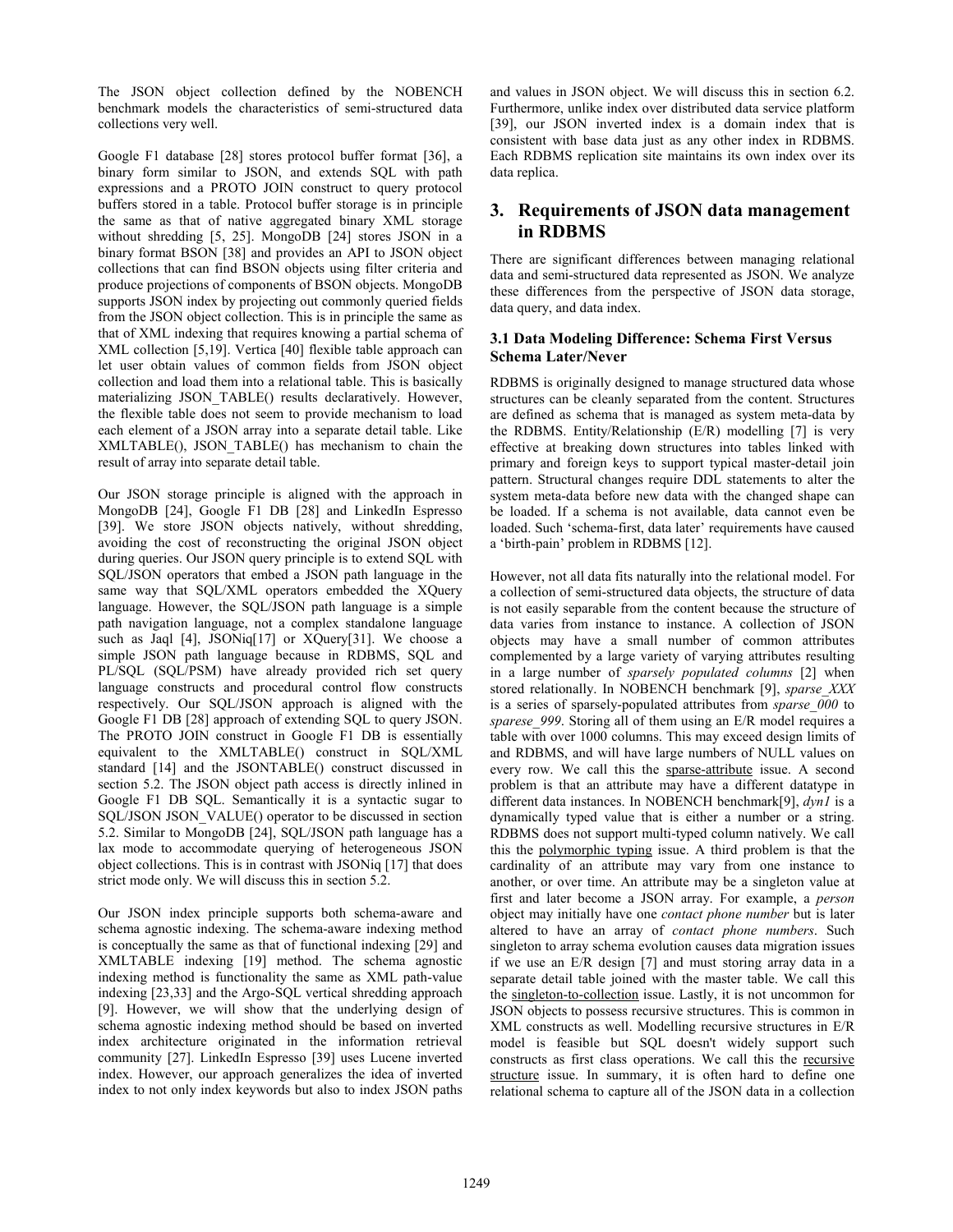using the classical E/R model - at best, developers may derive some partial schema. In the NOBENCH benchmark [9], the *str1*, *str2*, *num*, *bool*, *nested\_obj.str*, *nested\_obj.num* can be considered partial schemas as they are common in all JSON object instances and thus their values can be extracted out of JSON objects. Partial schema is not sufficient to decompose all data into relational schema. Instead they can be modelled as virtual columns or relational views on top of JSON object collections. This is the idea of *partial shredding that leverages the relational model as an auxiliary structure on top of a native object collection.*

### **3.2 Querying Difference: Querying Flattened Data with Static Schema Versus Querying Hierarchical Object with Dynamic Schema**

First, using an E/R model, data structures are decomposed relationally by first registering object structural schema as metadata. Consequently, the structure of the data is known ahead of query execution time so that only data is examined during query execution time. Therefore, SQL does not need constructs that can query the structure of data during query execution. For JSON data whose schema is not registered as system meta-data, the query language needs to have constructs that can query both the structure and data together during query execution. SQL alone is not sufficient - SQL needs to be enhanced to have language constructs that can query both structures and data of JSON objects at run time.

Second, the E-R approach models hierarchies of data using the master-detail pattern, so querying hierarchical data decomposed into a relational model requires the use of explicit joins of primary key and foreign key columns when traversing a hierarchy. However, for JSON objects which are not stored in decomposed manner, it is more natural to express hierarchical traversal using a path navigation language. SQL needs to embrace path navigation constructs for querying JSON objects natively. Although SQL99 supports object type with a path navigation construct, SQL99 still requires the schema of object type to be registered with RDBMS as meta-data. Therefore, SQL99 object type support is still based on a static schema model. JSON object support requires dynamic schemas. Furthermore, when a path language is applied to semi-structured data, it needs to support wildcard steps in the path as well as traversal of hierarchical structures without knowing the exact number levels of descent needed. All of these constructs are supported in XPath 1.0.

Third, while relational queries result in columns values that are always scalar values, path navigation results represent projections of both scalars and sub-structures from underlying JSON objects. SQL needs to support JSON operators that are able to extract or update components of JSON data and are able to construct new JSON data.

Finally, JSON data may contain text content that is useful to index for full text search. However, unlike pure textual documents, the content is embedded inside JSON object members and array elements. JSON full text search needs to incorporate path navigation. Such a keyword search operation is shown as Q8 in NOBENCH benchmark [9].

#### **3.3 Indexing Difference: Partial-Schema-aware Indexing Method Versus Schema agnostic Indexing Method**

Index and materialized view are auxiliary structures that are built on top of relational store to speed up queries in RDBMS. However, defining B+ tree index, bitmap index, and materialized views all require relational schema; e.g., their creation is based on the '*schema first, index definition later*' approach.

Partial schema discussed in section 3.1 can be used to define virtual columns and relational views on top of the collection. Virtual columns can be used to construct B+ tree or bitmap indexes, - all of these techniques serve to boost the performance of queries whose patterns are known. Supporting partial schemaware indexing is a natural consequence of adopting the '*data first, schema later*' approach in RDBMS. However, since a JSON object in a row may have array consisting of multiple values to be indexed, therefore, classical B+ tree index that assumes one indexed value per row is not sufficient to index multiple values within an array of a JSON object. This is known as index cardinality issue.

Ad-hoc queries for exploratory and search purposes must be supported by a JSON indexing method that does not rely on knowing any partial schema for the target collection. Such an indexing method requires both JSON member and array names to be indexed together with the data. Supporting schema-less indexing method is a natural consequence of supporting the '*data first, schema never*' approach in RDBMS.

# **4. JSON Storage Principle: Support for Document-Object Store Model without Relational Shredding**

**No shredding of JSON object:** To host schema-less development with a collection of heterogeneous JSON objects, we store each JSON object instance as one aggregated object in a column without any relational decomposition. A JSON object collection is modelled as a table having one column storing JSON objects. Each row in the table holds a JSON object instance in the collection. This design embraces the documentobject model in No-SQL DB systems [6]. We don't perform the vertical shredding as presented in paper [9]. We will justify this decision from a performance perspective in section 7.

**No JSON SQL datatype:** We do not introduce JSON as a new distinct SQL datatype. Supporting a new native SQL datatype would require changes throughout the RDBMS kernel and require enhancements to all client APIs, as well as development tools and frameworks. Given widely distributed RDBMS client installations, it would require a client upgrade to use the new JSON functionality. Another issue is that there are already many different JSON-like representations: besides the JSON textual format, there is the BSON binary format [38], the Protocol Buffer binary format [36], and the AVRO binary format [37]. It is not clear which format(s) will be widely adopted. In the future, new formats may be introduced. Finally, JSON data can be stored in file systems external to the RDBMS (such as HDFS) and then mapped as an external table to support SQL queries. In such cases the RDBMS must have the ability to consume JSON data **as is**.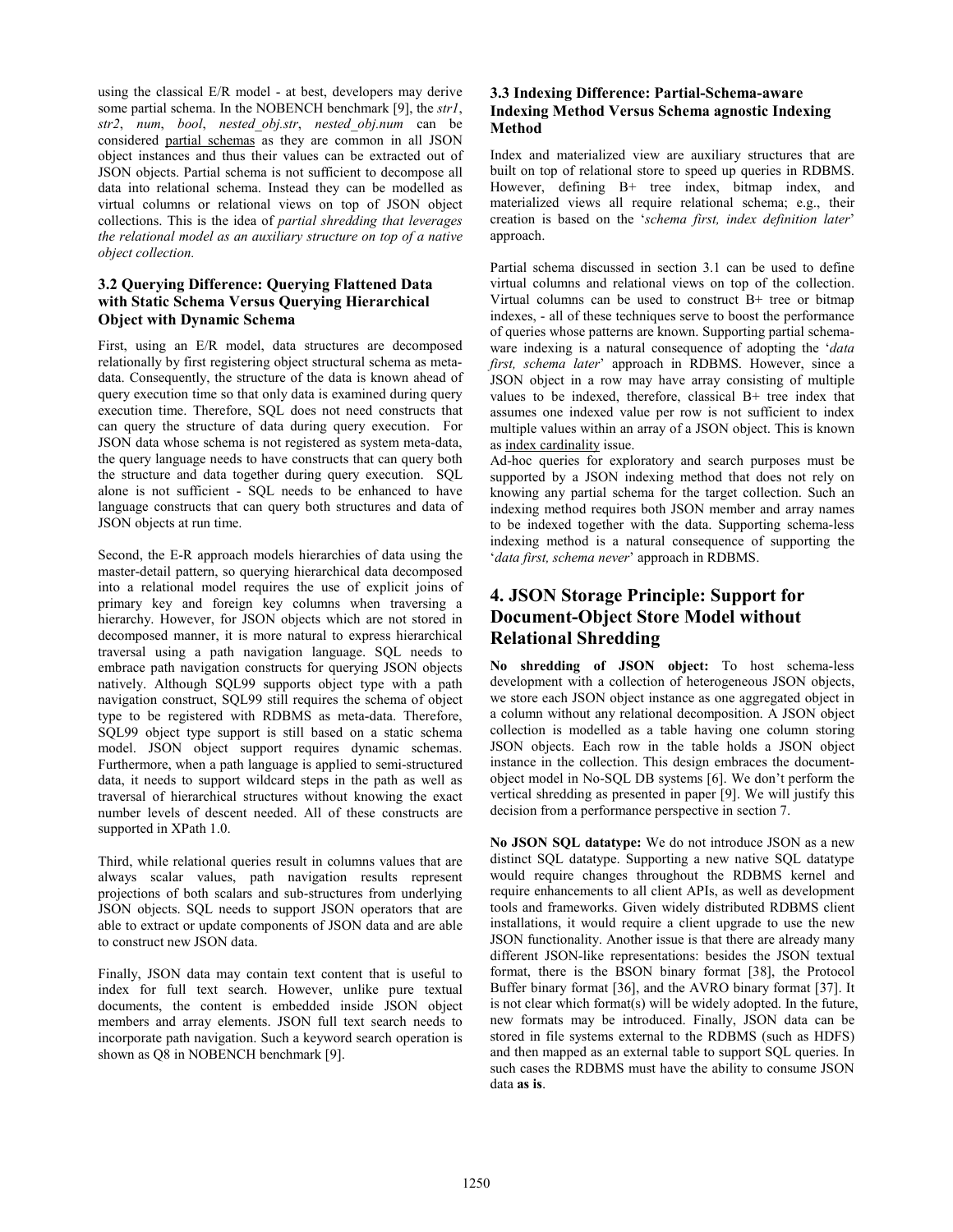**Storing JSON using existing SQL datatypes with Check Constraint:** We have chosen to give developers the flexibility of storing JSON data in SQL VARCHAR, CLOB, RAW, or BLOB columns, rather than adding JSON as an abstract SQL datatype as what we have done to support XMLType in the Oracle RDBMS [25]. In lieu of this, we provide an *IS JSON* SQL built-in operator to verify whether the input text or binary is a valid JSON object. Developers can use the *IS JSON* predicate as column check constraint to enforce table column values storing only valid JSON data. T1 of Table 1 shows a DDL statement to define a table storing JSON text capturing shopping cart information with the *IS JSON* check constraint. INS1 and INS2 of Table 1 are two SQL insertion statements to load JSON objects into the JSON object collection table. Oracle VARCHAR and RAW data types can support up to 32K size. Beyond that, the CLOB and BLOB data types can be used to hold large JSON object instances. Oracle LOB column infrastructure can provide compression, de-duplication, and encryption features for LOB data[18] - all of which are available for use with JSON objects to reduce storage size and improve query performance. Small size data improves I/O performance because I/O is still the main performance bottleneck in DBMS [10]. Column level encryption provides additional security access control for JSON objects stored in RDBMS. In short, using existing SQL data types to store JSON ensures full operational completeness for JSON data with minimal effort. This includes features as partitioning, replication, import/export, and bi-temporal features, all of which are critical to support the full data operational life cycle for any data including JSON data. If JSON data were shredded relationally, supporting all of these features on shredded JSON objects would require significant development effort.

**Virtual Relational Columns over JSON object collection**: For partial schema use cases, data in a JSON object collection can be projected out as virtual columns attaching to the collection table using the JSON\_VALUE() operator. See *sessionId* and *creationTime* as virtual columns listed in T1 of Table1. Composite B+ tree indexes can be created on virtual columns to facilitate range queries over projected scalar values.

| T1               | CREATE TABLE shoppingCart tab                                                 |
|------------------|-------------------------------------------------------------------------------|
|                  |                                                                               |
|                  | shoppingCart VARCHAR2(4000) check (shoppingCart is JSON).                     |
|                  | sessionId NUMBER AS                                                           |
|                  | (JSON VALUE(shoppingCar), '\$.sessionId' RETURNING NUMBER)) VIRTUAL,          |
|                  | userlogin varchar2(30) AS                                                     |
|                  | (CAST(JSON VALUE(shoppingCart,,'\$.userLoginId')                              |
|                  | AS varchar2(30) )) VIRTUAL                                                    |
|                  |                                                                               |
| INS1             | INSERT INTO shoppingCart tab(shoppingCart) VALUES('                           |
|                  | {"sessionId": 12345,                                                          |
|                  | "creationTime": "12-JAN-09 05.23.30.600000 AM",                               |
|                  | "userLoginId": "johnSmith3@yahoo.com",                                        |
|                  | "Items" : $\int$                                                              |
|                  | {"name": "iPhone5", "price" : 99.98, "quantity" : 2, "used": true,            |
|                  | "comment" : "minor screen damage"},                                           |
|                  | /"name": "refrigerator", "price" : 359.27, "quantity" : 1, "weight": 210,     |
|                  | "Height" : 4.5, "Length" : 3, "manufacter": "Kenmore", "color" : "Gray"}}}    |
|                  |                                                                               |
| INS <sub>2</sub> | INSERT INTO shoppingCart tab(shoppingCart) VALUES('                           |
|                  | {"sessionId" : 37891,                                                         |
|                  | "creationTime": "13-MAR-13 15.33.40.800000 PM".                               |
|                  | "userLoginId": ''lonelystar@gmail.com'',                                      |
|                  | "Items" :                                                                     |
|                  | {"name": "Machine Learning", "price" : 35.24, "quantity" : 3, "used" : false, |
|                  | "category":"Math Computer", "weight":"150gram"}}                              |
|                  |                                                                               |
| <b>IDX</b>       | CREATE INDEX shoppingCart Idx ON shoppingCart tab(userlogin, sessionId)       |
|                  |                                                                               |

**Table 1 – JSON object collection DDL** 

In summary, the **storage principle of JSON** avoids shredding objects into relational forms. Instead, each JSON instance is stored in an aggregated form with everything stored together so that it is **self-contained without relying on a central schema dictionary**. This facilitates import/export of JSON data and distributed operation among Oracle RDBMS servers and clients. Aggregated storage also eliminates the cost of reassembling the original data from multiple relational tables via joins.

# **5. JSON Query Principle: Embedding JSON object query language in SQL**

### **5.1 Leverage SQL as inter-JSON object Set-oriented Query Language to query JSON object collection**

Instead of '**S**tructured **Q**uery **L**anguage', we call SQL as '**S**et oriented **Q**uery **L**anguage'. Being a *set-at-a-time* query language, SQL can be used as an *inter-object query language* to query objects stored in the object collection table. Therefore, there is no theoretical reason to construct yet another set-at-atime query language, such as JSONiq [17], having equivalent set algebra specifically targeted at JSON collections. However, classical SQL assumes the element of a set is one relational row with relational columns where as JSON collection is a set of JSON object instances. To provide declarative navigational access of JSON object instance, we need a JSON path language. The JSON path language is used as an intra-object query language in conjunction with SQL as the overall Set Query Language and Oracle PL/SQL or SQL/PSM as the overall procedural language.

#### **5.2 SQL/JSON Standard**

Based on industrial research and development experiences for SQL/XML[14], Zhen Hua Liu originates SQL/JSON standard that defines a set of SQL/JSON query operators that embed a simple JSON path language to provide declarative query language over a collection of JSON objects and a set of SQL/JSON construction functions from pure relational data. The working group of SQL/JSON standard consists of SQL standard representatives and research engineering architects from IBM and Oracle: Beda Hammerschmidt, Krishna Kulkarni, Zhen Hua Liu, Doug McMahon, Jim Melton, Jan-Eike Michels, Hamid Pirahesh, Fatma Ozcan, Fred Zemke. The working group defines a SQL/JSON path language as an intra-object query language over a JSON object instance and exact semantics of SQL/JSON query operators and construction functions.

#### **5.2.1 SQL/JSON query operators**

Similar to SQL/XML [14] query operators, SQL/JSON query operators are used in strategic places in SQL as shown in Figure 1. The SQL/JSON operators can query JSON objects stored in VARCHAR, CLOB, RAW, or BLOB columns with proper JSON format clauses. If the input data type is VARCHAR or CLOB, the input is assumed to contain textual JSON. If the input data type is RAW or BLOB, input may contain JSON text in standard utf-8 character encoding, or, using an optional format clause to indicate the input data is in one of the binary formats: BSON, Avro, or Protocol buffer [36,37,38].

**SQL WHERE clause for JSON object Search**: JSON\_EXISTS(), JSON\_VALUE() are used in a SQL WHERE clause to search and filter JSON object instances stored in a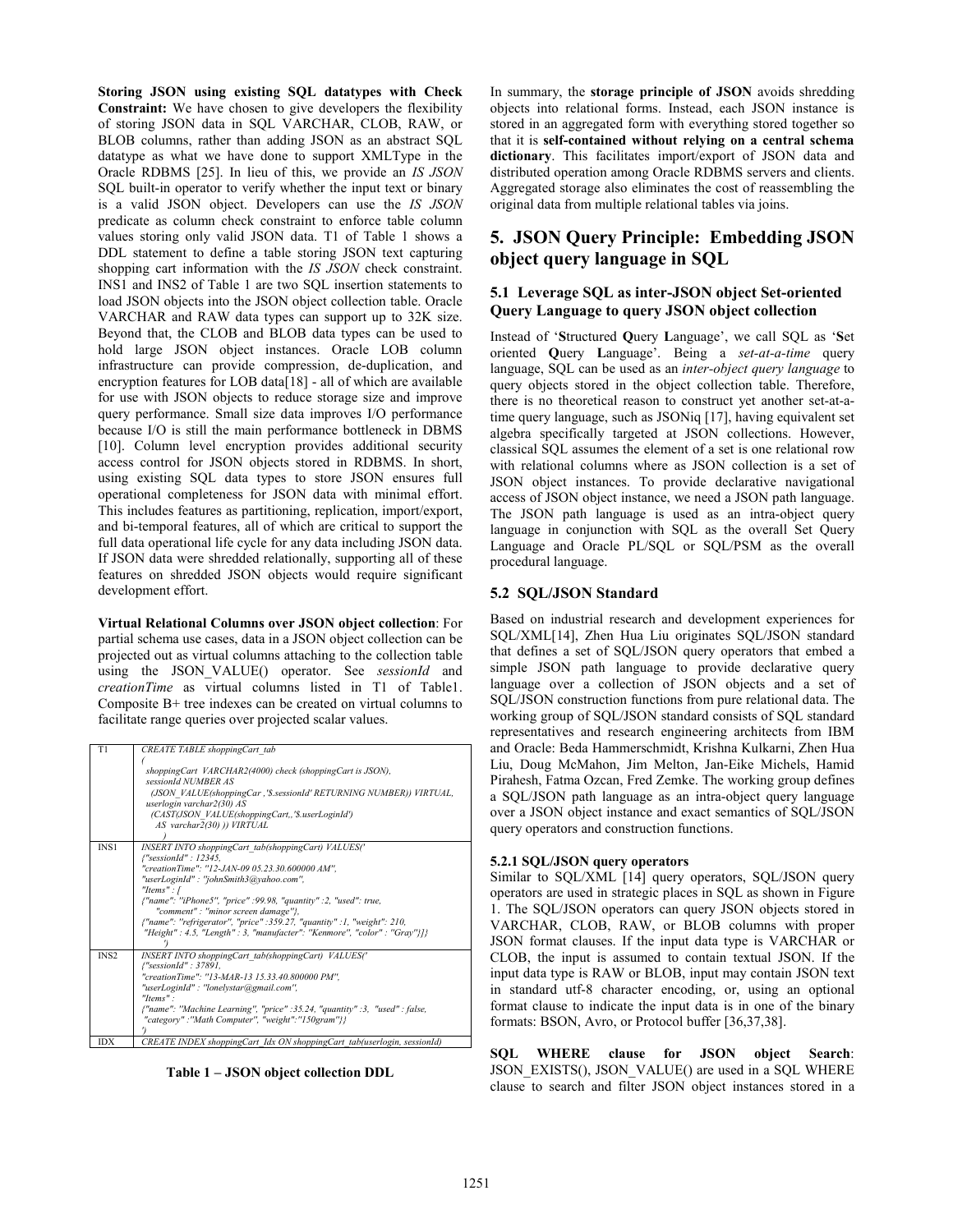JSON object collection. See Table 6 Q3, Q4, Q5, Q6, Q7, Q9, Q10, and Q11 for examples of using these operators. In addition, to support full text search within JSON path navigation as described in section 3.2, **Oracle RDBMS also supports JSON\_TEXTCONTAINS(), which is not part of SQL/JSON standard, in the WHERE clause.** See Table 6 Q8 for keyword search within JSON array.



**Figure 1 – SQL/JSON operators usage in SQL** 

**SQL FROM Clause to iterate JSON object component**: JSON\_TABLE() is used in the SQL FROM clause to convert arrays within JSON object instances into a virtual relational table. It is defined as a lateral join with the JSON object collection table. The JSON path language can be used in both row and column expressions of JSON\_TABLE(). Table 2 Q2 shows an example. The typical use case of JSON\_TABLE() is to expand a JSON array within a JSON object into a set of relational rows, each of which corresponds to an element within the array. JSON\_TABLE() acts as a bridge between relational data and JSON data so that islands of structural data within JSON object can be projected out. Effectively, *JSON\_TABLE() enables RDBMS users to capture partial schema in a JSON object collection as a set of relational views.*

**SQL SELECT, GROUP BY, ORDER BY Clauses to retrieve SQL scalar value from JSON**: JSON\_VALUE() is used to extract scalar values within the JSON object and cast them into values corresponding to standard SQL built-in types such as VARCHAR, NUMBER, DATE. Extracted values can be used in scalar value expressions in SELECT, GROUP BY, and ORDER BY clauses where scalar values are expected. See Table 6 Q10 GROUP BY clause. In case that extracted scalar value is not castable to the desired datatype, error handling options, such as NULL ON ERROR, DEFAULT value ON ERROR, ERROR ON ERROR, are provided. By default, it is NULL ON ERROR option which makes JSON\_VALUE() to return SQL NULL value in case of error so as to gracefully handle polymorphic typing issue discussed in section 3.1.

**SQL SELECT Clauses to project JSON object component from JSON object**: JSON\_QUERY() is used to extract complex sub-components from within JSON objects or to construct new JSON objects so that they can be used in a SELECT clause. See Table 2 Q1. Unlike JSON\_VALUE(), whose return value is always a SQL scalar, JSON\_QUERY() returns a JSON object or JSON array. However, since we don't introduce a SQL JSON data type, JSON\_QUERY() supports a return clause to specify the SQL data type, such as VARCHAR or LOB to hold the JSON\_QUERY() result.

**SQL UPDATE clause of JSON Object Collection:** JSON object collections can be updated using regular SQL Delete, Insert and Update statements. JSON\_EXISTS() is typically used in the WHERE clause to qualify documents or objects to be deleted or updated. The right hand side of assignment in UPDATE clauses can be any SQL expression that constructs a new JSON object instance to replace an existing JSON object. See Table 2 Q3 for an example of an update. Future work in SQL/JSON standard will allow JSON\_QUERY() used as the right side expression of a SQL UPDATE statement to replace an existing JSON object with a new object by applying updating transformation expressions on the existing JSON object. This is conceptually the same as the XQuery Update Facility in SQL/XML that can update XML documents stored in an XML document collection [22]. All of these enhancements will be part of the process for the evolving SQL/JSON standard.

**SQL JOIN among Object Collections:** In No-SQL system, join operations are typically not supported. Because the document storage model does NOT shred and normalize objects into nested tables linked by primary and foreign key, intra-object joins are not needed. However, there is still need to do interobject join across multiple JSON object collections. No-SQL system seems to lack of such join capabilities and require application programmers to perform any needed joins in their application code. In SQL, joins can be performed directly, leveraging the full power of the RDBMS to optimize the query, and ensuring that unselective parts of joins are not needlessly transported to the client application. See Table 6 Q11 for an example of a self-join on a JSON object collection. See Table 2 Q4 for an example of a join across different JSON object collections. In this case, *customerTab* is a table with a *customer* column storing JSON object instances representing customers. Moreover, joins are not restricted to JSON object collections users can freely join against XML document collections or traditional relational tables.

#### **5.2.2 SQL/JSON Path Language**

The SQL/JSON path language is structurally similar to XPath 1.0 and JsonPath [16]. Currently, SQL/JSON path language has only path step expressions with filter expressions used as predicates for path steps. Each path step expression is either the JSON object member accessor or the JSON array element accessor. In the near future, SQL/JSON standard may extend the language to have constructor expressions and update expressions to do component-wise updates of JSON objects. Here, we present some subtle issues in designing the SQL/JSON path language.

| O1             | SELECT p.sessionId, <b>JSON OUERY</b> (p.shoppingCar, '\$.items[1]' RETURN AS |
|----------------|-------------------------------------------------------------------------------|
|                | <i>VARCHAR(2000)</i> )<br>FROM shoppingCart tab p                             |
|                | WHERE JSON EXISTS(p.shoppingCar, '\$.item?(name="iPhone"))')                  |
|                | ORDER BY p.userlogin                                                          |
| O <sub>2</sub> | SELECT p.sessionId, p.userlogin, v.Name, v.price, v.Quantity                  |
|                | FROM shoppingCart tab p,                                                      |
|                | <b>JSON TABLE</b> (p.shoppingCart, '\$.items[*]'                              |
|                | <b>COLUMNS</b>                                                                |
|                | Name VARCHAR(20) PATH 'S.name',                                               |
|                | price number PATH '\$.price',                                                 |
|                | Ouantity integer PATH '\$. Ouantity') v                                       |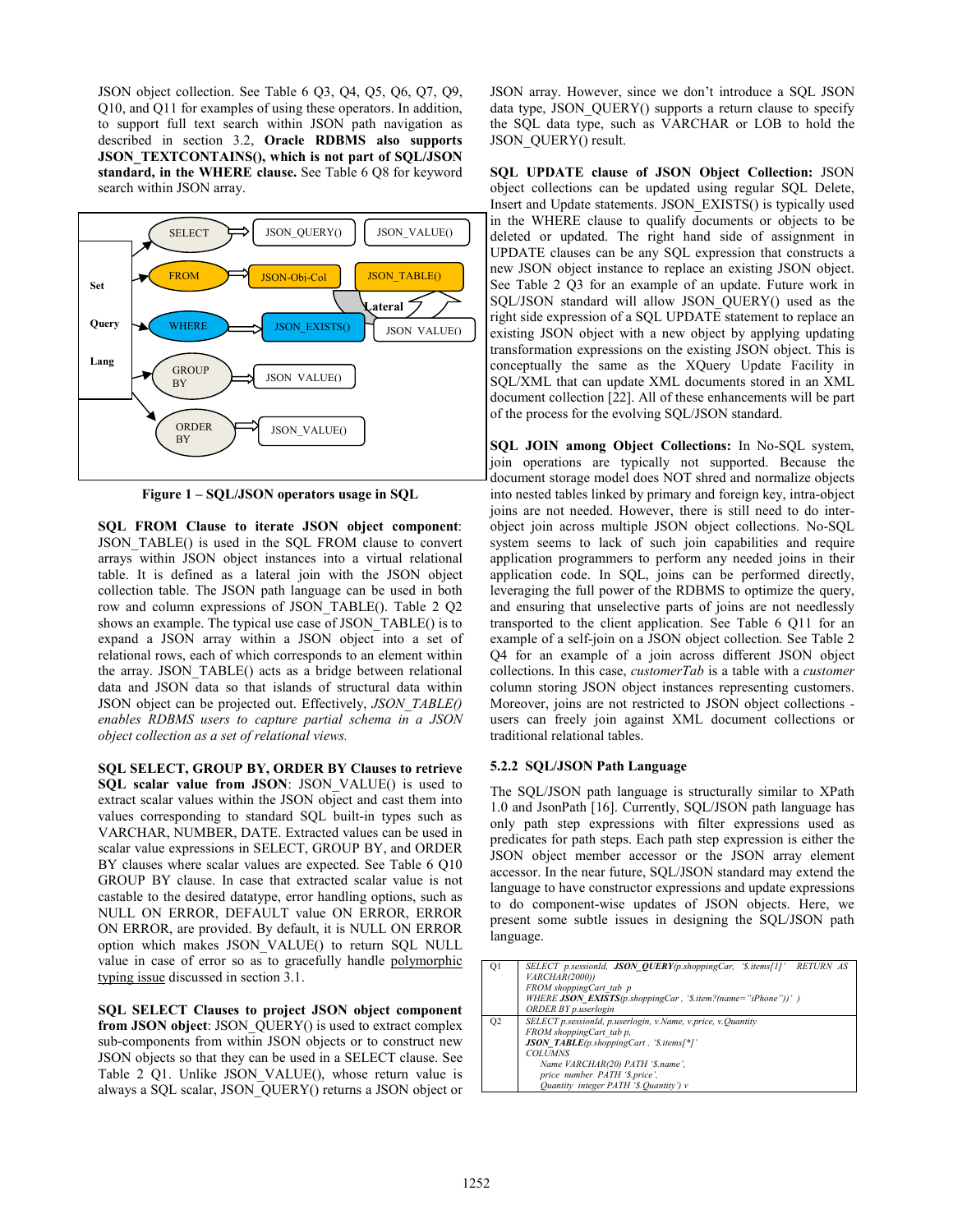| Q <sub>3</sub> | <b>UPDATE</b> shopping Cart tab $p$                                          |
|----------------|------------------------------------------------------------------------------|
|                | SET p.shoppingCart tab = $\langle \text{SOL-Expr}\rangle$ constructing JSON> |
|                | WHERE JSON EXISTS(p.shoppingCart, '\$.item?(name="iPhone"))')                |
| O4             | SELECT COUNT(*) FROM customerTab p, shoppingCart Tab p2 WHERE                |
|                | JSON VALUE(p.customer,<br>'Sp.contact-info.email-address'<br>$=$             |
|                | JSON VALUE(p2.shoppingCart, '\$."userLoginId"'                               |
|                |                                                                              |

#### **Table 2 – SQL/JSON Query Example**

**Sequence Data Model**: XML documents are not a complete data model for query processing. Likewise, JSON objects and arrays are also incomplete as a foundation for processing. A path language requires expression results to form a closure under the chosen data model. Therefore, the SQL/JSON path language defines a JSON data model which is a sequence of items, each of which is a JSON data model item. Each item can be either a JSON object, JSON array, JSON atomic value. The JSON atomic value can be of string, number, or boolean type. In addition, the atomic value can be of date, time, timestamp, or interval values using the semantics of the equivalent SQL builtin types. Note that JSON array is not used to represent the sequence data model because a JSON array may be an item in the sequence data model, and arrays can be nested whereas sequences cannot. JSON sequence data model follows the same algebraic property as that of the sequence data model in XQuery [31] and JSONiq [17]. That is, it does not support nested sequences. A singleton item is equivalent to a sequence of that singleton item.

**Predicate Filter expression**: Unlike XQuery that introduces cumbersome rules on effective boolean value for any sequence, SQL/JSON path language differentiates filter expressions from path expression so that filter expressions can be used only as predicates of path expressions. *'\$.items?(exists(weight) && exists(height))'* is the SQL/JSON path expression to test if an *item* has both *weight* and *height* member. The exists() function is explicitly used to convert a set into a boolean value by testing the emptiness of the set. This design is similar to that of SQL which uses EXISTS() subquery to test the emptiness of a set.

**Lax Mode for object and array accessor**: An important difference between XML and JSON is the treatment of collection-valued items. In XML, there is no special construct to differentiate a singleton element node and a collection of element nodes having the same name - elements can simply be repeated. Therefore, to query either a single element node with element name '*item*' or a collection of element nodes with the same element name '*item*', the same XPath step '/*item*' is sufficient. In contrast, JSON has an explicit array construct to hold multi-valued properties. A singleton item is therefore distinguished from an array with a single value. Because of this, querying singleton items and array items from a JSON collection require different path expressions. Consider the two JSON objects inserted as INS1 and INS2 of Table1. To access the first item in the *shoppingCart* of JSON object in Tabel1.INS1, the JSON path language expression is *'\$.items[1]*' because *items* is an array. To access the first item in the *shoppingCart* for JSON object in Tabel1.INS2, the JSON path language expression is *'\$.items*' because items is not an array. This makes writing JSON path language to handle singleton-tocollection issue discussed in section 3.1 for JSON object collection quite complicated. It also poses a challenge for schema-less development in that the author of a query may not know which construct to use. To solve this, the SQL/JSON path

language uses lax mode. In lax mode, there is an implicit wrapping and unwrapping operation applied at each step in the path. When an array element accessor is applied to a JSON object item, a singleton item is implicitly wrapped as an array of that item. When an object member accessor is applied on a JSON array item, the array is implicitly unwrapped so that the object member accessor is applied to each item of the JSON array. This is in contrast with JSONiq [17] which does not provide such lax mode flexibility.

**Lax Error Handling**: The SQL/JSON path language is more forgiving of errors by returning false in filter expressions instead of raising error. Such forgiving behaviour is important to handle the polymorphic typing issue discussed in section 3.1. Consider applying the JSON path expression *'\$.items?(weight > 200)*' to the JSON object in INS2 of Table 1 - the value of "*weight*" is '*150gram*' which is not a number comparable with 200. Rather than raising a type error, this results in false. Such lax mode of error handling is in contrast with JSONiq [17] that does not provide such flexibility for error handling.

#### **5.3 Design and Implementation Strategies of SQL/JSON in Oracle RDBMS**

To ensure that the SQL/JSON path language can be evaluated efficiently, we support streaming processing without materializing entire JSON objects in memory. Figure 4 shows the JSON event stream flow diagram for SQL/JSON Path language processor.

Our JSON text parser and JSON binary decoders generate a JSON event stream. The JSON event stream is conceptually similar to that of an XML SAX event stream. It is composed of BEGIN-OBJ, END-OBJ, BEGIN-ARRAY, END-ARRAY, BEGIN-PAIR, END-PAIR, and ITEM events. The BEGIN-PAIR and END-PAIR event wraps a JSON member name and its content pair. The name of the member can be obtained from the BEGIN-PAIR event. The ITEM event represents a typed scalar value that is within the BEGIN-PAIR and END-PAIR event, or within an array. Each JSON path expression is compiled into a state machine to listen and process the JSON event stream. The SQL/JSON path language processor can process multiple JSON path expressions as the same JSON event stream from the source JSON object can be consumed by multiple JSON state machines. This situation is typical of the multiple path expressions found in the JSON\_TABLE() operator. For efficiency, we implemented JSON\_VALUE(), JSON\_EXISTS(), JSON\_QUERY() as RDBMS server built-in kernel operators, rather than as user defined functions. JSON\_TABLE() is built as a RDBMS server kernel row source that is processed iteratively and corresponding to the overall SQL iterator row source design [13]. The streaming evaluation model of SQL/JSON path language processor fits with the SQL iterator row source design very well. We use a lazy evaluation strategy for SQL/JSON operators by pulling items from the JSON path processor in a streaming fashion. For JSON\_EXISTS(), as soon as there is one item returned from the JSON path processor, it can return TRUE and the evaluation stops. For JSON\_TABLE(), it pulls the item from the JSON path processor as the parent row source demands it. For JSON VALUE(), it is an error if there is more than one item. Only JSON QUERY() needs to aggregate items flowing from the JSON path processor .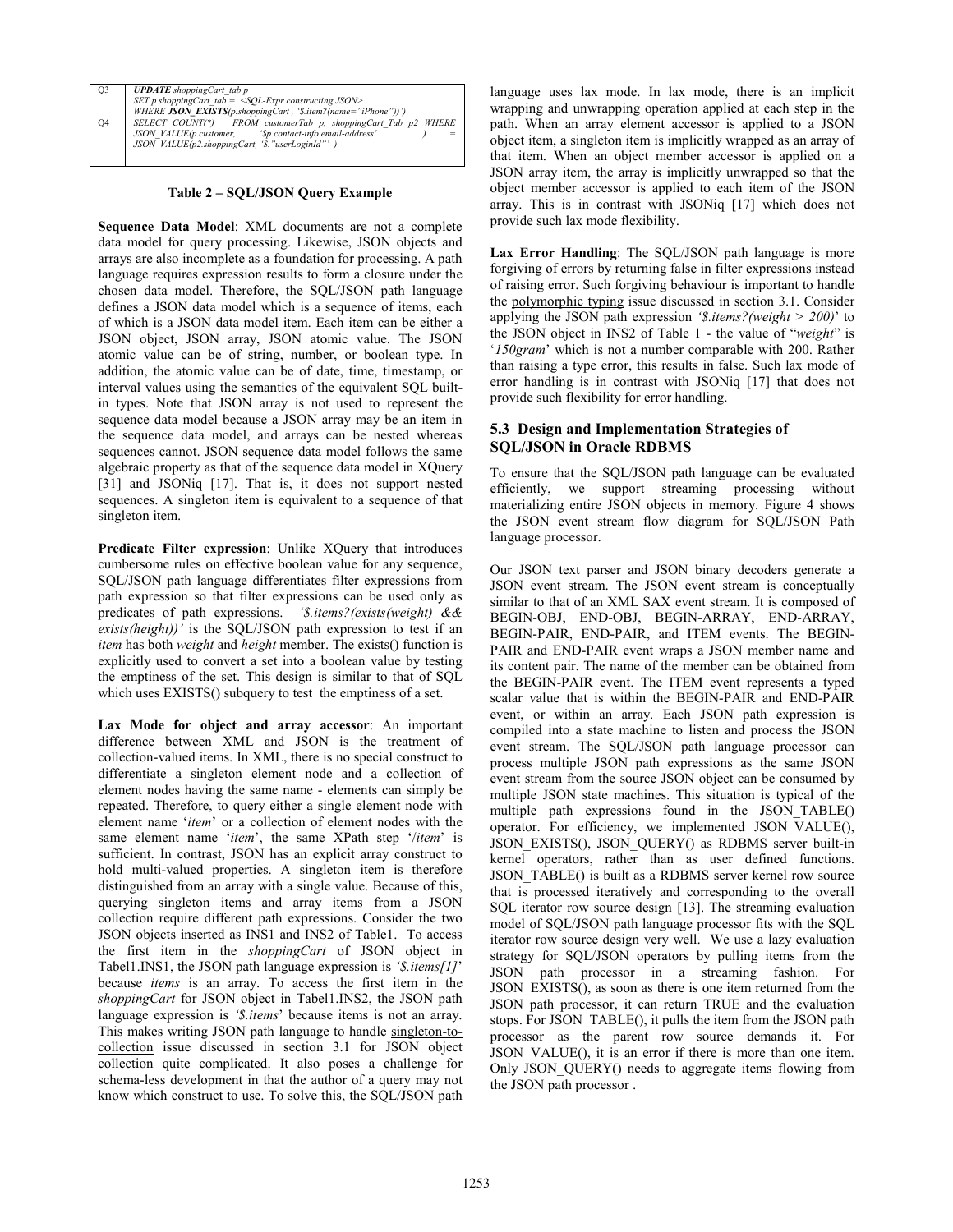

**Figure 4 – SQL/JSON PATH PROCESSOR** 

Both the row and column JSON path expressions of JSON TABLE() are all passed to the JSON path processor so that all of them can be evaluated simultaneously from a common JSON event stream. Furthermore, if JSON\_TABLE() is not outer joined with the JSON object collection, then no row is returned for the JSON object in the JSON object collection if the row expression returns no item. This is equivalent to attaching a JSON EXISTS() operator using the row expression of JSON\_TABLE() to the WHERE clause of the JSON object collection. This can improve performance significantly if an index can be used to evaluate the JSON\_EXISTS() operator. See T1 transformation rule in Table 3. Multiple JSON\_VALUE() operators applied on the same JSON object input can be transformed into one JSON\_TABLE() construct during compile time. See transformation rule T2 in Table 3. Multiple JSON\_EXISTS() operators on the same JSON object input column can be combined into one JSON EXISTS() operator. See transformation rule T3 in Table 3. Both T2 and T3 transformation is done so that we can share the evaluations of multiple JSON path expressions by streaming the JSON object once during run time.

| $\overline{\text{true}}$ and $\overline{\text{min}}$<br>Qry# | run univ.<br>Original Query                                                                                                                                                                                                                                                                           | Transformed Query for                                                                                                                                                                                                                                                                                                                                                                                                                     |
|--------------------------------------------------------------|-------------------------------------------------------------------------------------------------------------------------------------------------------------------------------------------------------------------------------------------------------------------------------------------------------|-------------------------------------------------------------------------------------------------------------------------------------------------------------------------------------------------------------------------------------------------------------------------------------------------------------------------------------------------------------------------------------------------------------------------------------------|
|                                                              |                                                                                                                                                                                                                                                                                                       | optimization                                                                                                                                                                                                                                                                                                                                                                                                                              |
| T1                                                           | p.creationTime,<br><b>SELECT</b><br>p.sessionId,<br>v.Name, v.price, v.Ouantity<br>FROM shoppingCart tab p,<br>JSON TABLE(p.shoppingCart, '\$.items[*]'<br><b>COLUMNS</b><br>Name VARCHAR(20) PATH '\$.name',<br>price number PATH '\$.price'.<br>Ouantity integer PATH '\$. Ouantity') v             | <b>SELECT</b><br>p.sessionId.<br>p.creationTime, v.Name, v.price,<br>v.Ouantity<br>FROM shoppingCart tab p,<br><b>JSON TABLE</b> (p.shoppingCart<br>$\S$ .items[*]'<br><b>COLUMNS</b><br>Name VARCHAR(20) PATH<br>$'s$ . name'.<br>price number PATH '\$.price'.<br>Ouantity<br>PATH<br>integer<br>'S. Quantity') v<br><b>WHERE</b><br>JSON EXISTS(p.shoppingCart,                                                                        |
| T <sub>2</sub>                                               | <b>SELECT</b><br>JSON VALUE(p.shoppingCart<br>: '\$.items[1].name).<br>JSON VALUE(p.shoppingCart<br>'\$.items[1].price RETURNING NUMBER),<br>JSON VALUE(p.shoppingCart<br>×<br>$'s$ .items[2].name).<br>JSON VALUE(p.shoppingCart<br>'\$.items[2].price RETURNING NUMBER),<br>FROM shoppingCart tab p | 'S.items[ $^*$ ]')<br>v.item1 nm.<br><b>SELECT</b><br>v.item1 price,<br>v.item2 nm.<br>v2.item2 price<br><i>FROM</i><br>shoppingCart tab p,<br><b>JSON TABLE</b> (p.shoppingCart<br>'S.items' COLUMNS<br>vitem1 nm VARCHAR(20) PATH<br>$\S[1]$ .name',<br>PATH<br>vitem1 price<br><b>NUMBER</b><br>$$[1]$ .price',<br>vitem2 nm VARCHAR(20) PATH<br>$\S$ [2] name',<br>vitem2 price<br><b>NUMBER</b><br>PATH<br>$\frac{1}{2}$ [2].price') |
| T <sub>3</sub>                                               | SELECT count(*)<br>FROM shoppingCart tab p<br>WHERE JSON EXISTS(p.shoppingCart<br>$(S.item?(name="iPhone"))$<br><b>AND</b><br>JSON EXISTS(p.shoppingCart<br>'\$.item?(price > $100$ )')                                                                                                               | SELECT count(*)<br>FROM shoppingCart tab p<br><b>WHERE</b><br>JSON EXISTS(p.shoppingCart,<br>'\$?(item?<br>(name="iPhone")<br>and<br>item?(price > $100$ ))')                                                                                                                                                                                                                                                                             |

**Table 3 – SQL/JSON Transformation Rule for Optimization** 

# **6. JSON Index Principle: Partial Schema-Aware Index Method & Schema-Argnostic Index Method**

#### **6.1 Partial Schema-Aware Index Method**

Situations where common path expressions or members can be identified for a collection are referred to as partial schemas. Such partial schemas can be projected out as auxiliary structures on top of the original JSON object collection in the form of functional indexes, virtual columns to speed query performance. The simplest indexing method is functional indexing using JSON\_VALUE() to facilitate range searches on the result of JSON\_VALUE(). If multiple members from a JSON object collection need to be range queried together, we can create a composite B+ tree index over multiple virtual columns, each of which is a projection of a member. IDX of Table 1 illustrates this approach.

Recall <u>index cardinality</u> issue in section 3.3, JSON objects<br>commonly include arrays representing master-detail include arrays representing master-detail relationships. For example, a *shoppingCart* item stores a collection of items. To index all values in a JSON array, we use JSON TABLE() that projects out master-detail relationship as shown in Table 2 Q2. To avoid storing repeated master records for each detailed item, we support a construct similar to the widely used XML Table index [19]. The table index internally creates master-detail relational tables to hold the relational results computed by evaluation of JSON\_TABLE(). The masterdetail table is linked by internally generated keys so that the column values in the master table are NOT repeatedly stored in detail tables. Indeed, the table index layout is the same as if certain parts of JSON objects were decomposed and stored relationally using E-R design [7]. The significance of table index is that it speeds up relational projection over a JSON object collection significantly. Unlike materialized view, table index is maintained synchronized with DML, multiple JSON\_TABLE() expressions can be captured in one table index and maintained optimally by processing the input document once.

In summary, partial schema-aware indexing is very flexible because it builds secondary structures on top of the primary JSON object collection. Such secondary structures can be dropped and re-created without affecting the base JSON object collection. Users have the flexibility to drop and recreate index based on query workload and to accommodate schema evolution. **Therefore, it is more flexible to use partial schema to define index structures instead of using schema to define base table storage structures.**

#### **6.2 Schema Agnostic Index Method**

When there does not exist any partial schema in a JSON object collection, or when users can not anticipate query search patterns for a collection, we refer to this as the ad-hoc query use case. In such use case, JSON\_EXISTS() is applied to a JSON object collection to search for existence of a certain JSON path with a member value satisfying range criteria. See Q1 of Table 2. One approach to index a JSON object collection in a schema agnostic way is to leverage the same idea as that of the XML path-value Index [23, 33]. A path-value XML Index provides the same index functionality as that of the vertical shredding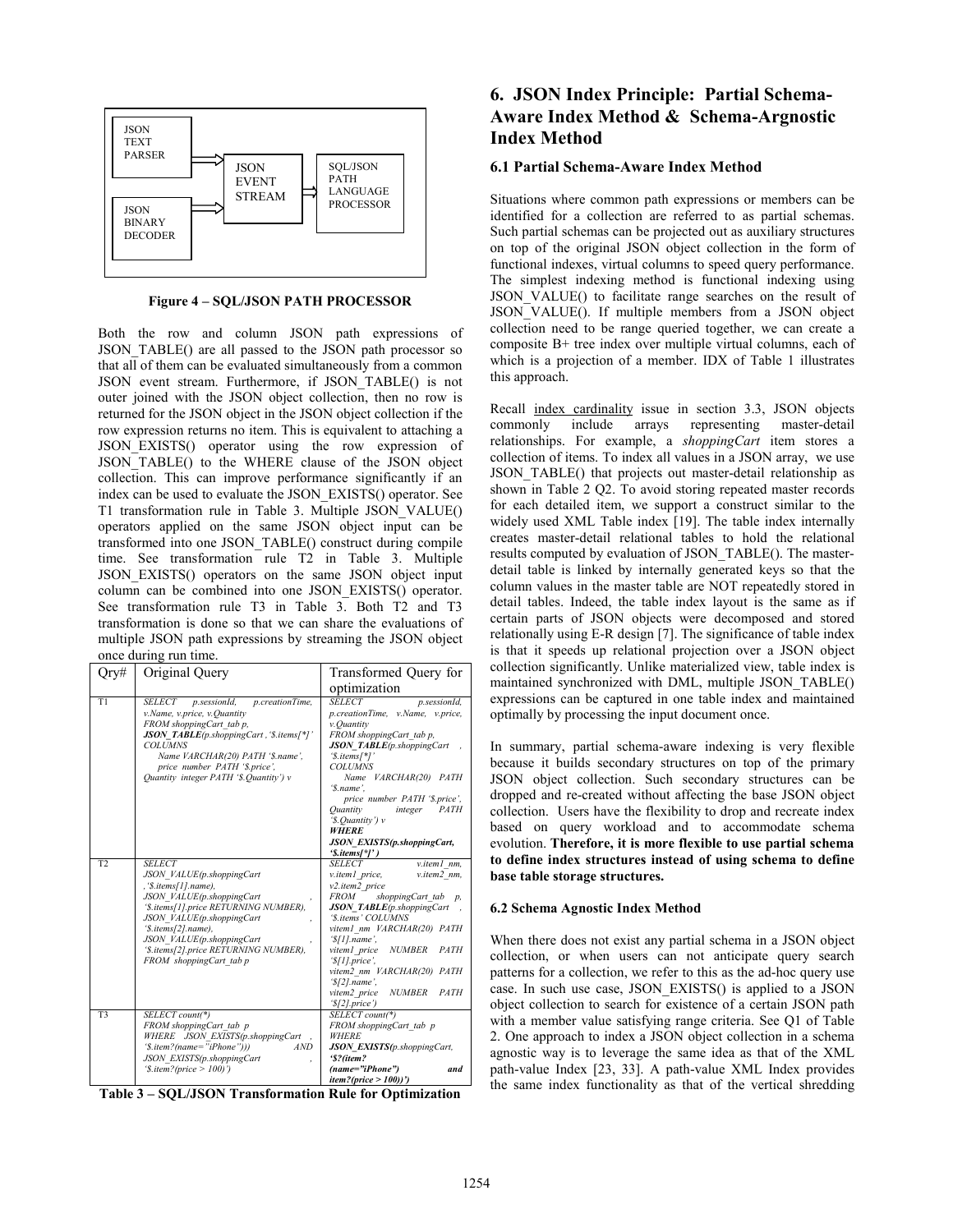approach proposed in [9]. Although a vertical shredding approach can leverage SQL query over path-index relational tables directly to answer ad-hoc queries over XML or JSON object collections, it is inefficient to run the multiple self-join queries. Moreover, the resulting path-value index table size is much larger than the original document collection. It is typically at least 2 times of the original data size. This size problem gets worse if secondary indexes are included on the path-value index table. We propose to leverage inverted index layout [27,35] originated in the information retrieval community to build a schema agnostic JSON-aware inverted index to support ad-hoc queries. The advantage of an inverted index is that even though it indexes all keywords of all documents in a collection, the posting list for each keyword in the inverted index is highly compressed so that the total size of the inverted index is smaller than the size of original document collection [35]. A smaller index size improves I/O performance, generally the primary performance bottleneck in a DBMS. Each document in a document collection indexed by the inverted index is identified by an ordinal number as a DOCID. The DOCIDs of all documents containing the keyword are stored in a sorted manner with delta-compression as a posting list. Multi-predicate presorted merge join (MPPSMJ) can be performed on the posting list in order to handle multi-keywords searches conjunctive query predicates [35, 41, 42] efficiently. We have leveraged and extended Oracle's built-in text index, an inverted index built inside RDBMS, which is similar to what is presented in [41] to not only index plain text documents but also index XML documents and JSON objects. By indexing XML tags and their hierarchical relationships, inverted index can be extended to support efficient processing of *containment queries* [34] which search for keywords within hierarchical paths in XML documents. Oracle builds XML full text index [42] by extending Oracle's text index to answer full text path containment queries for XQuery Full Text [32] expressions.

In the same way, we build a **JSON inverted index** by extending Oracle's text index to index JSON object member names, their hierarchical relationships and their content leaf data. JSON array elements are indexed with the parent array name containing them. Since we store JSON in ordinary SQL columns, we inherent the text index's ability to index textual content stored in VARCHAR, CLOB, RAW, or BLOB columns. Table 4 shows a DDL statement to create a JSON inverted index. Oracle text index internally assigns an ordinal number DOCID to each row of the table and maintains a bi-directional mapping between DOCID and ROWID of the table so that DOCIDs returned from inverted index lookup can return to the SQL engine as their corresponding ROWIDs and be subject to normal SQL processing.

|                               | Create index jidx on shoppingCart tab (shoppingCart) index type context index (parameters |  |  |  |  |
|-------------------------------|-------------------------------------------------------------------------------------------|--|--|--|--|
| 'JSON enable')                |                                                                                           |  |  |  |  |
| Table 4 – JSON inverted index |                                                                                           |  |  |  |  |
|                               |                                                                                           |  |  |  |  |

Unlike a standard text indexing tokenizer, the JSON inverted indexer operates on a JSON event stream derived from the underlying VARCHAR, RAW, CLOB, or BLOB column containing the JSON data. This event stream is generated by the JSON parser or one of the binary format decoders, as described in section 5.3. Concurrently, the JSON event stream consumer in the JSON indexer assigns each JSON object member name fetched from the event stream with an interval of starting and ending offset position. The interval of starting and ending offset position of an object member name is always contained by the interval of its parent object member name so that a hierarchical containment relationship between member names can be determined via testing the interval bounds. Leaf scalar data of a member is tokenized as keywords to facilitate full text search. Each keyword is assigned an offset position that is contained by the interval of the parent JSON object member name.

Each JSON object member name is indexed with a posting list consisting of the DOCIDs of JSON objects that contain the object member name and their list of intervals. Each keyword in the leaf data of a JSON object member content is indexed with a posting list consisting of the DOCIDs of JSON objects that contain the keyword and their list of offset positions. By performing an MPPSMJ join of the posting lists for both keywords and JSON object member names, we can facilitate full text query with JSON path navigation. The containment test between two path steps is done by testing containment of their intervals. The containment test between the keyword and the leaf path step is done by testing containment of the keyword offset position contained within the interval of the leaf path step.

By indexing both structures and data found in JSON objects, the JSON inverted index can be used to efficiently evaluate JSON EXISTS() and JSON TEXTCONTAINS() predicate used in SQL WHERE clause.

# **7. Performance Experiment**

### **7.1 Experiment Setup**

We use NOBENCH benchmark [9] data and run all queries Q1 to Q11 to evaluate query performance so as to evaluate the performance of our JSON native store and indexing strategy and how the strategy comparing with vertical JSON object shredding strategy used in paper [9]. We run performance experiments using Oracle RDBMS server that supports SQL/JSON that described in this paper. We create a table *NOBENCH\_main* with a VARCHAR(4000) column *jobj* and load the table with JSON object instances generated using the criteria described in paper [9]. We create 3 functional indices and a JSON inverted index on the column *jobj* as shown in Table 5 with Q1-Q11 SQL/JSON queries shown in Table 6. We refer this as the 'Aggregated Native JSON Store' approach (**ANJS**) in this section. We have also implemented the vertical shredding approach of Argo/SQL for JSON objects as described in [9] using path-value relational table. We refer it as the 'Vertical Shredding JSON Store' (**VSJS**) in this section. All experiments are conducted on a PC running Linux kernel 2.6.18 with a 2.53 GHz Intel Xeon CPU and 6GB of main memory.

| <b>JSON OBJECT</b>             | CREATE TABLE NOBENCH MAIN(JOBJ VARCHAR2(4000))                  |
|--------------------------------|-----------------------------------------------------------------|
| <b>COLLECTION</b>              |                                                                 |
| <b>Functional Index</b>        | create index <i>i</i> get strl on NOBENCH main(JSON VALUE(jobj, |
|                                | $'s_strI$ :                                                     |
|                                | create index j get num on NOBENCH main(JSON VALUE(jobj,         |
|                                | 'S.num' RETURNING NUMBER));                                     |
|                                | create index j get dynl on NOBENCH main(JSON VALUE(jobj,        |
|                                | 's.dvnI'                                                        |
|                                | RETURNING NUMBER));                                             |
| <b>JSON</b><br><b>Inverted</b> | create index NOBENCH idx on NOBENCH main(jobj) indextype is     |
| Index                          | ctxsys.context                                                  |
|                                | parameters('ison enable ')                                      |

#### **Table 5 – NOBENCH Table and Index SetUp using Oracle RDBMS supporting SQL/JSON**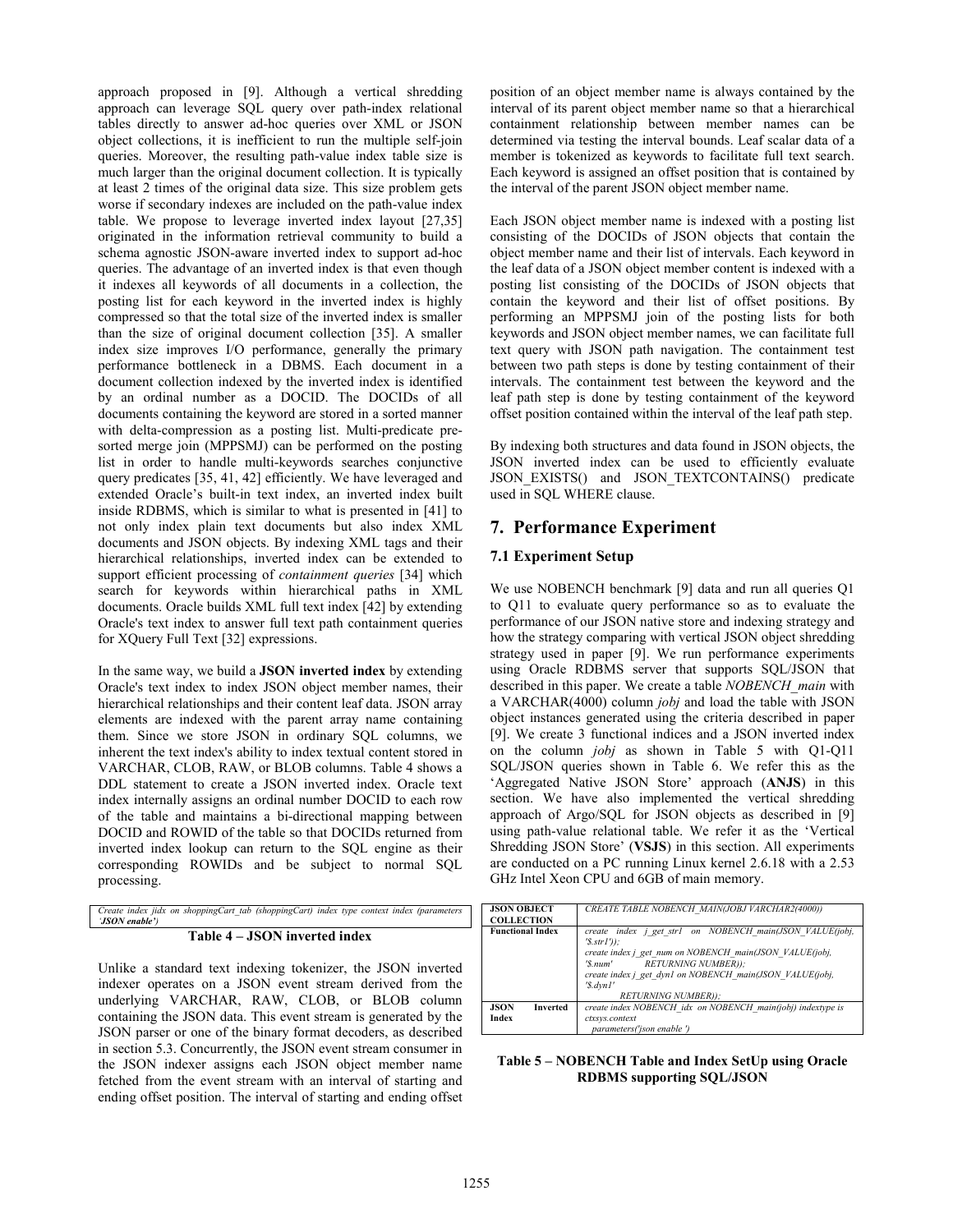| Qry#           | SQL/JSON Query                                                              |
|----------------|-----------------------------------------------------------------------------|
| O1             | SELECT JSON VALUE(jobj. '\$.str1') as str.                                  |
|                | JSON VALUE(jobj, '\$.num' \ RETURNING NUMBER) as num                        |
|                | FROM nobench main                                                           |
| O <sub>2</sub> | SELECT JSON VALUE(jobj. '\$.nested obj.str') as nested str,                 |
|                | JSON VALUE(jobj, '\$.nested obj.num' RETURNING<br><i>NUMBER)</i><br>as      |
|                | nested num                                                                  |
|                | FROM nobench main                                                           |
| O <sub>3</sub> | SELECT JSON VALUE(jobj, '\$.sparse 000') as sparse xx0,                     |
|                | JSON VALUE(jobj, '\$.sparse 009') as sparse yy0                             |
|                | FROM nobench main                                                           |
|                | <b>WHERE</b>                                                                |
|                | JSON_EXISTS(jobj, '\$.sparse_000') AND JSON_EXISTS(jobj, '\$.sparse_009' j) |
| O <sub>4</sub> | SELECT JSON VALUE(jobj. '\$.sparse 800') as sparse 800.                     |
|                | JSON VALUE(jobj, '\$.sparse 999') as sparse 999                             |
|                | FROM nobench main                                                           |
|                | <b>WHERE</b>                                                                |
|                | JSON EXISTS(jobj, '\$.sparse 800')                                          |
|                | OR                                                                          |
|                | JSON EXISTS(jobj, '\$.sparse 999' j)                                        |
| O <sub>5</sub> | SELECT jobj                                                                 |
|                | FROM nobench main                                                           |
|                | WHERE JSON VALUE(jobj, '\$.str1' ) = :1                                     |
| Q6             | SELECT jobj                                                                 |
|                | FROM nobench main                                                           |
|                | WHERE JSON VALUE(jobj, '\$.num' RETURNING NUMBER) BETWEEN :1                |
|                | AND:2                                                                       |
| O <sub>7</sub> | SELECT jobj                                                                 |
|                | FROM nobench main                                                           |
|                | WHERE JSON VALUE(jobj, '\$.dyn1' RETURNING NUMBER) BETWEEN :1               |
|                | AND:2                                                                       |
| Q8             | SELECT jobj                                                                 |
|                | FROM nobench main                                                           |
|                | WHERE JSON TEXTCONTAINS(jobj, '\$.nested arr', :1)                          |
| O <sub>9</sub> | SELECT jobj                                                                 |
|                | FROM nobench main                                                           |
|                | WHERE JSON VALUE(jobj, '\$.sparse 367' ) = :1                               |
| Q10            | SELECT count(*)                                                             |
|                | FROM nobench main                                                           |
|                | WHERE JSON VALUE(jobj, '\$.num' RETURNING NUMBER) BETWEEN I                 |
|                | AND 4000                                                                    |
|                | GROUP BY JSON VALUE(jobj, '\$.thousandth')                                  |
| Q11            | SELECT left.jobj                                                            |
|                | FROM nobench main left                                                      |
|                | <b>INNER JOIN</b>                                                           |
|                | nobench main right                                                          |
|                | ON                                                                          |
|                | (JSON VALUE(left jobj, '\$.nested obj.str') =                               |
|                | JSON VALUE(right jobj, '\$.str1'))                                          |
|                | WHERE JSON VALUE(left jobj, '\$.num' RETURNING NUMBER) BETWEEN              |
|                | :1 AND :2                                                                   |

#### **Table 6 –NOBENCH Queries using Oracle RDBMS supporting SQL/JSON**

#### **7.2 Performance Comparison of JSON query performance with and without JSON index**

In this experiment, we use ANJS and compare Q1-Q11 performance with and without any JSON indices. Figure 5 shows the execution time ratio of running Q1-Q11 without having any indices and with indices. It represents the speed up due to using an index. Functional indices are used to speed up Q5, Q6, Q7, Q10, Q11 queries for dense static schema. A JSON inverted index is used to speed up Q3, Q4, Q8, Q9 queries for sparse dynamic schema. Other than Q1 and Q2, a JSON index speeds up queries significantly. Q1 and Q2 are queries to project out scalar values from JSON object without any predicates used in the WHERE clause so an index can't improve their performance.

#### **7.3 Performance Comparison of JSON native store approach Versus vertical shredding store approach**

We have implemented the Argo/3 approach of vertically shredding JSON objects and storing the resulting vertical relational table in the Oracle RDBMS. In this approach, there is a main path-value relational table similar to the table *argo\_people\_data* described in [9], holding objid, keystr and valstr. The valstr is indexed by a B+ tree index representing the *argo\_people\_str* table in [9]. An additional numeric B+ tree index is created on the valstr column for those string values that are valid numbers. This is the same as the Argo/3 table *argo\_people\_num* in [9]. Figure 6 shows the execution time ratio of running Q1-Q11 using VSJS with ANJS. It shows that ANJS with functional and inverted JSON indexes is faster than the VSJS approach.

The storage size of VSJS is much more than that of ANJS. For 50,000 JSON object instances, its total text size is 39MB. In ANJS, the *NOBENCH\_main* table size is 39MB, the space for functional indices is 3.7MB and the JSON inverted index is 31MB. However, in VSJS, the base *argo\_people\_data* table size is 59MB. To facilitate string value search and number value range search, a B+ tree index to index *valstr* column of the *argo\_people\_data* table is created with an index size of 26MB. A B+ tree index to index valid numbers from valstr column of the *argo\_people\_data* table is created with an index size of 5MB. To facilitate keystr search, a B+ tree index on keystr column of the *argo\_people\_data* table is created with an index size of 39MB. Therefore, for VSJS, the total space consumption of *argo\_people\_data* with all of its secondary indices is 129.6MB which is 2.3 times more than the size of the base object collection of 34MB. In contrast with ANJS, the total space consumption of functional indices and inverted index is 34.7MB, which is 89% of the size of the base object collection size of 39MB. Figure 7 shows the size ratio comparison. A columnar store [1,30] of *argo\_people\_data* should be able to compress the storage size because all rows shredded from the same JSON object have the same object id column value, which can be compressed. A columnar store can also compress numeric and Boolean value columns that having many NULL values in Argo/1. Indeed the Argo/3 layout logically implements the column store and columnar store is known to be able to handle efficient storage and query of vertically shredded table. However, even if a columnar store is used, the reconstruction of full objects by assembling all the pieces stored in the vertical table is still expensive as demonstrated below.

Because any JSON store based on vertical shredding does **not** store the JSON object as a whole, it is costly to respond to common queries that retrieve the whole JSON object as their results. The store needs to run queries over the *argo\_people\_data* table to group all rows belonging to the same object id and then aggregate all columns of these rows to construct the full JSON object. This is mentioned in [9]: "Argo on the relational systems also suffers from more difficult object reconstruction as scale increases because it must access many (sometimes un-contiguous) rows when reconstructing matching objects". However, for ANJS, there is no need to construct the JSON object. Figure 8 shows the execution time ratio of VSJS versus ANJS for full JSON object retrieval query. The ANJS approach is 35 times faster than VSJS approach.

Therefore, VSJS is not a viable approach for storing JSON objects. Extending an inverted index to add JSON path support appears to be a more straightforward approach. Indeed, the inverted index architecture has much in common with columnar storage [1,30] for optimizing data layout to maximize query efficiency and has embraced all the index functionality of VSJS approach.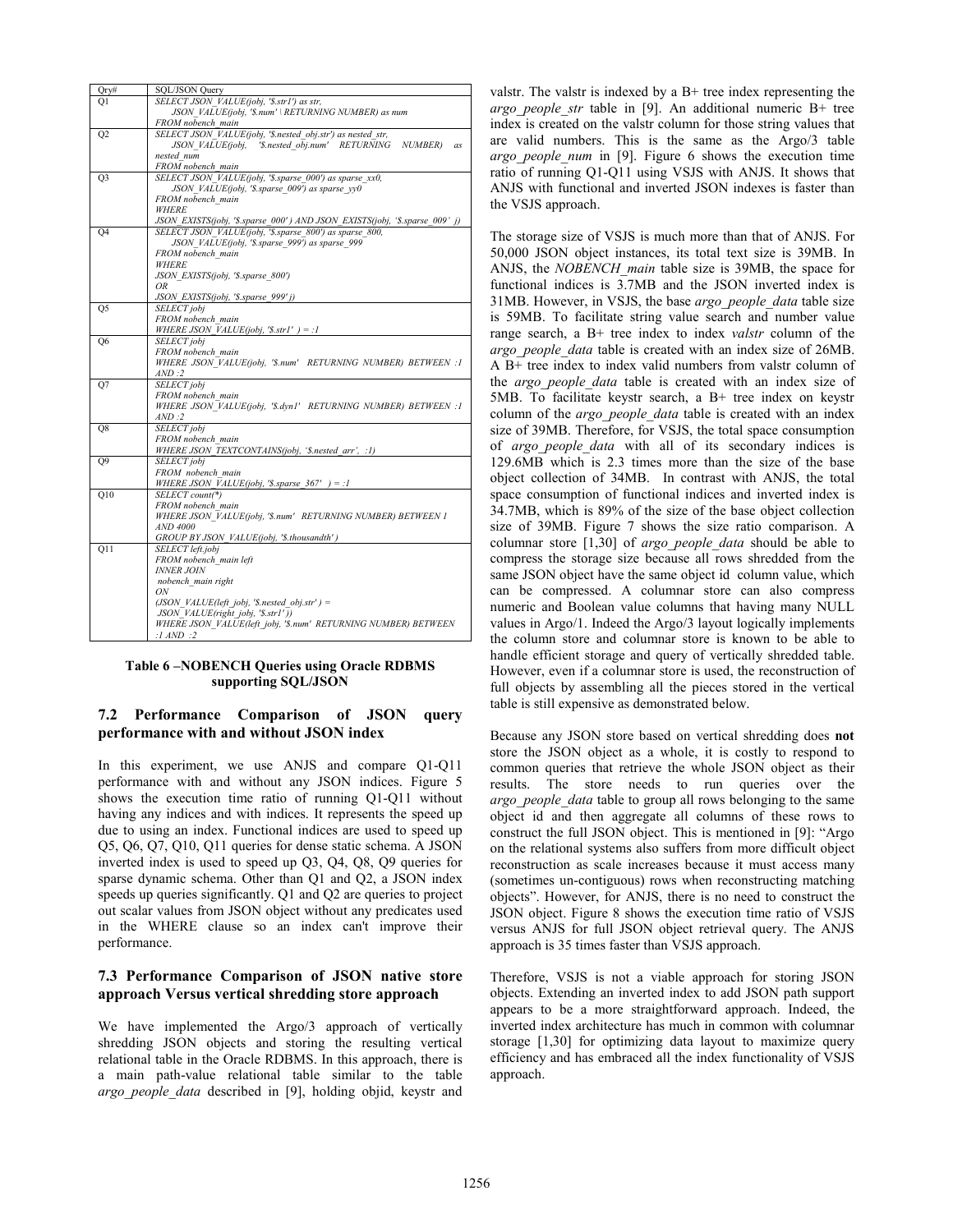

**Figure 5 – JSON Index SpeedUps versus Table Scan** 



**Figure 6 – ANJS SpeedUps for Q1-Q11 versus VSJS** 

## **8. Future Work**

**JSON Rest API Access**: A JSON object collection style of REST API can be supported to provide a simple API to access JSON persistence service in the RDBMS from a variety of imperative programming language environments that need to manipulate JSON data. A REST API will provide a No-SQL user experience to application developers; the underlying implementation can use the SQL/JSON operators described in this paper.

**JSON inverted index supporting range value search**: Compared with textual oriented documents, JSON objects are more data centric. Many JSON object members can be of data types such as numbers and dates where non-textual domain semantics are required for correct range semantics. Processing range expressions requires extending the JSON inverted index to index numbers, dates embedded in JSON objects.

**JSON benchmark**: NoBENCH [9] models the characteristics of JSON collection very well. However, to support OLTP and OLAP decision support workload for JSON object collections: we will work on benchmark that models multi-user CRUD operations on JSON object collections in high transaction context; we will also work on benchmark that models ad-hoc query and search over JSON object collection.



**Figure 7 – ANJS Size versus VSJS Size** 



**Figure 8 – ANJS Speedups for full JSON object retrieval Query versus VSJS** 

## **9. Conclusion**

We are living in an interesting time where E.F Codd's relational model that relies on the existence of static data schema to store, query and index data is being challenged. This paper starts to address this challenge by extending the RDBMS to support schema-less development styles in conjunction with the classical schema-oriented development styles. The storage, query and indexing principles proposed in this paper are applicable not only to JSON and XML but to other semi-structured data management. In particular, the query principle positions SQL as a **S**et oriented **Q**uery **L**anguage so that the declarative power of SQL can be applied beyond plain relational data. Yet, the schema-less advantage of No-SQL is fully embraced in RDBMS with the three principles. The relational model has bought us tremendous success in structured data management. We hope that following the three principles of schema-less storage, query and indexing will help us build on this success continuously.

## **10. Acknowledgements**

The authors like to express their thanks to following colleagues who have been in the working group to formulate SQL/JSON standard: Krishna Kulkarni, Fatma Ozcan, Jim Melton, Jan-Eike Michels, Hamid Pirahesh, and Fred Zemke along with authors of this paper. We thank Vikas Arora, Andrew Witkowski for management efforts of SQL/JSON development at Oracle.